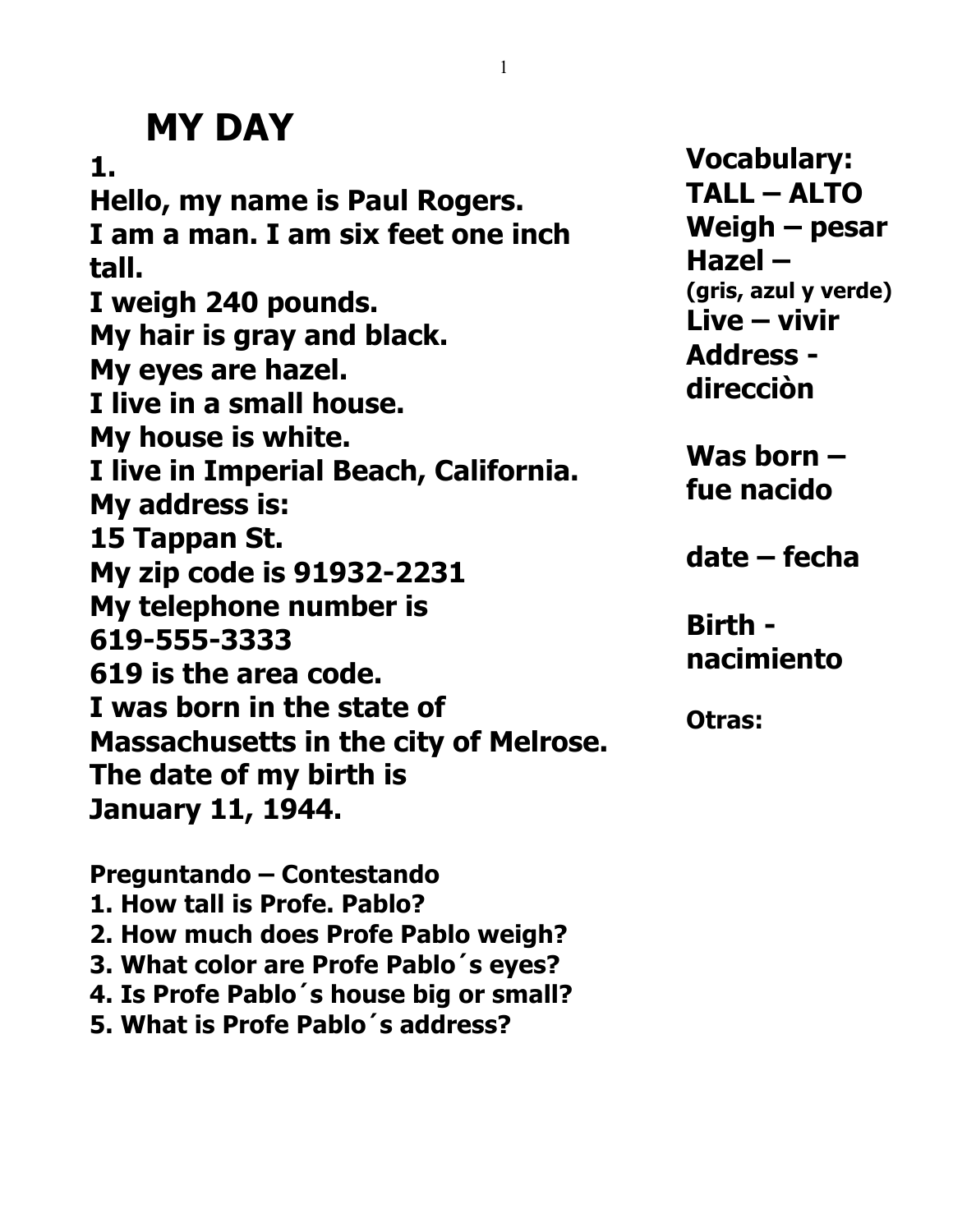| 2.                                                                    |                               |
|-----------------------------------------------------------------------|-------------------------------|
| I usually wake up at 6 O'clock.                                       | <b>VOCABULARY</b>             |
| I get up out of bed and I go to the                                   | Wake $up -$                   |
| bathroom.                                                             | despertarse                   |
| I brush my teeth with a toothbrush<br>and toothpaste and shave with a | Get up - levantarse           |
| razor.                                                                | Go to $-$ ir                  |
| I take a shower. I wash my hair.                                      |                               |
| I dry myself with a towel.                                            | <b>Brush – cepillar</b>       |
| I comb my hair.                                                       | Shave - rasurarse             |
| Then I get dressed.                                                   | Take – tomar                  |
| I put on underwear.                                                   | Wash - lavar                  |
|                                                                       |                               |
| I put on my socks.                                                    | $\textsf{Dry}-\textsf{secar}$ |
| I put on my shirt. I button my shirt.                                 |                               |
| I put on my pants.                                                    | Myself - mi msmo              |
| I put on my shoes and I tie my<br>shoelaces.                          | $Comb$ – peinar               |
|                                                                       | Get dressed -                 |
| PREGUNTANDO Y CONTESTANDO                                             | vestirse                      |
| 1. What time does Profe. Pablo usually                                |                               |
| wake up?                                                              | Put on $-$ ponerse            |
| 2. With what does Profe. Pablo brush his                              | <b>Button - abotonarse</b>    |
| teeth?                                                                |                               |
| 3. With what does Profe. Pablo shave his<br>face?                     | Tie – enlazar                 |
| 4. How does Profe. Pablo wash his hair?                               | Shoelaces $-$                 |
| 5. What time do you wake up in the<br>morning?                        | cordones de zapatos           |
|                                                                       |                               |

6. Do you shave in the morning?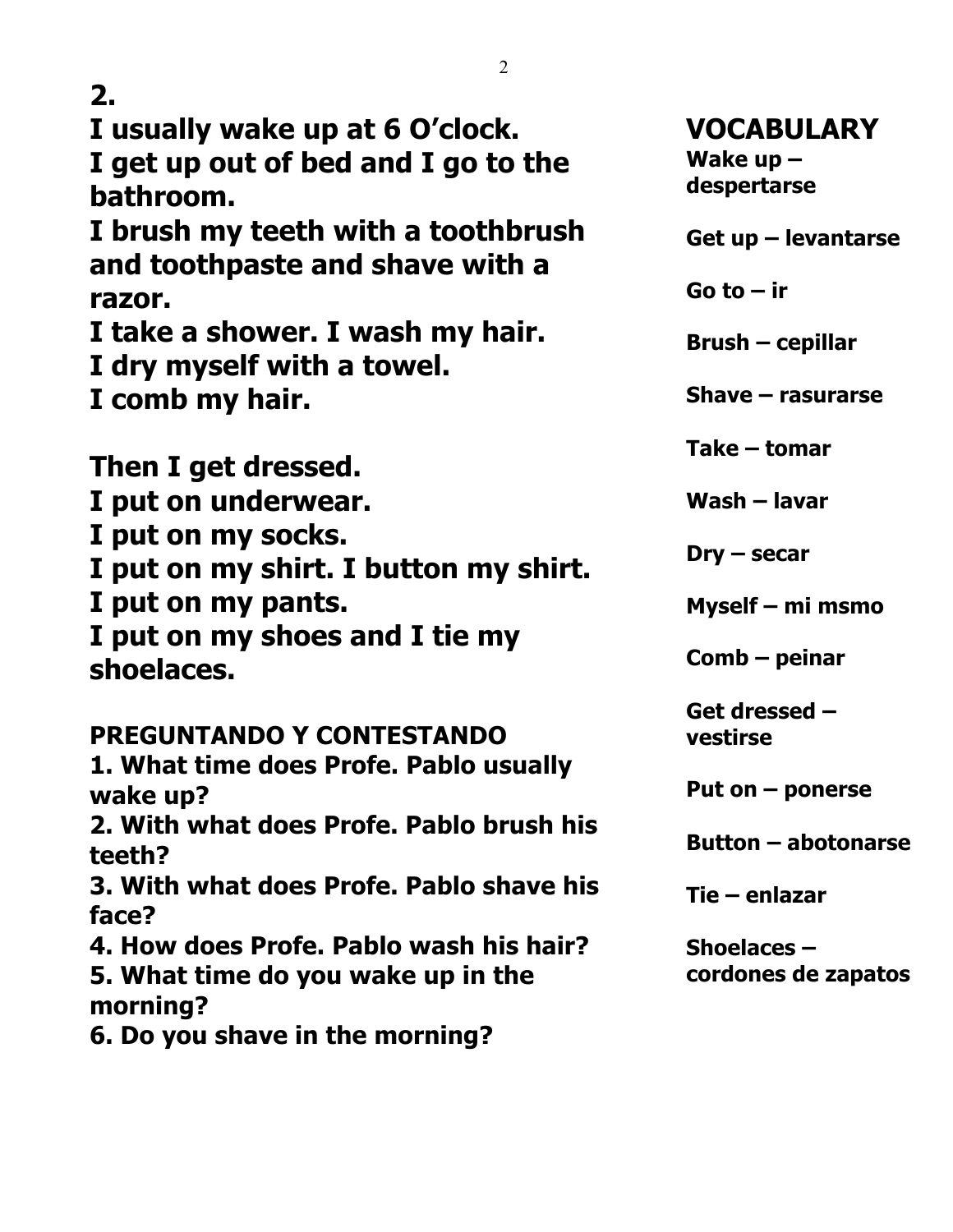**I make breakfast.**

**Some days I eat cereal, with milk and fruit.**

**I also like to eat yogurt with fruit. Some days I cook eggs.**

**Sometimes I fry my eggs in a frying pan.**

**Sometimes I boil my eggs in a pot. I like to eat beans with my eggs.**

**I also like toast with my eggs and beans.**

**And I put salsa on my eggs. I like to drink coffee.**

**PREGUNTANDO Y CONTESTANDO**

**What does Profe. Pablo eat for breakfast?**

**Does Profe. Pablo fry his eggs?**

**Does Profe. Pablo like to eat toast?**

**Does Profe. Pablo like to drink coffee or tea?**

**What do you eat for breakfast?**

**Do you drink coffee or tea?**

## **VOCABULARY**

**Make – hacer**

**Breakfast – desayuno**

**Some – alguno**

**Eat – comer**

**Also – tambièn**

**Like – gustar**

**Fry – freir**

**Frying pan – sartonò (pan – cazuela)**

**Put – poner**

**Drink – tomar, beber**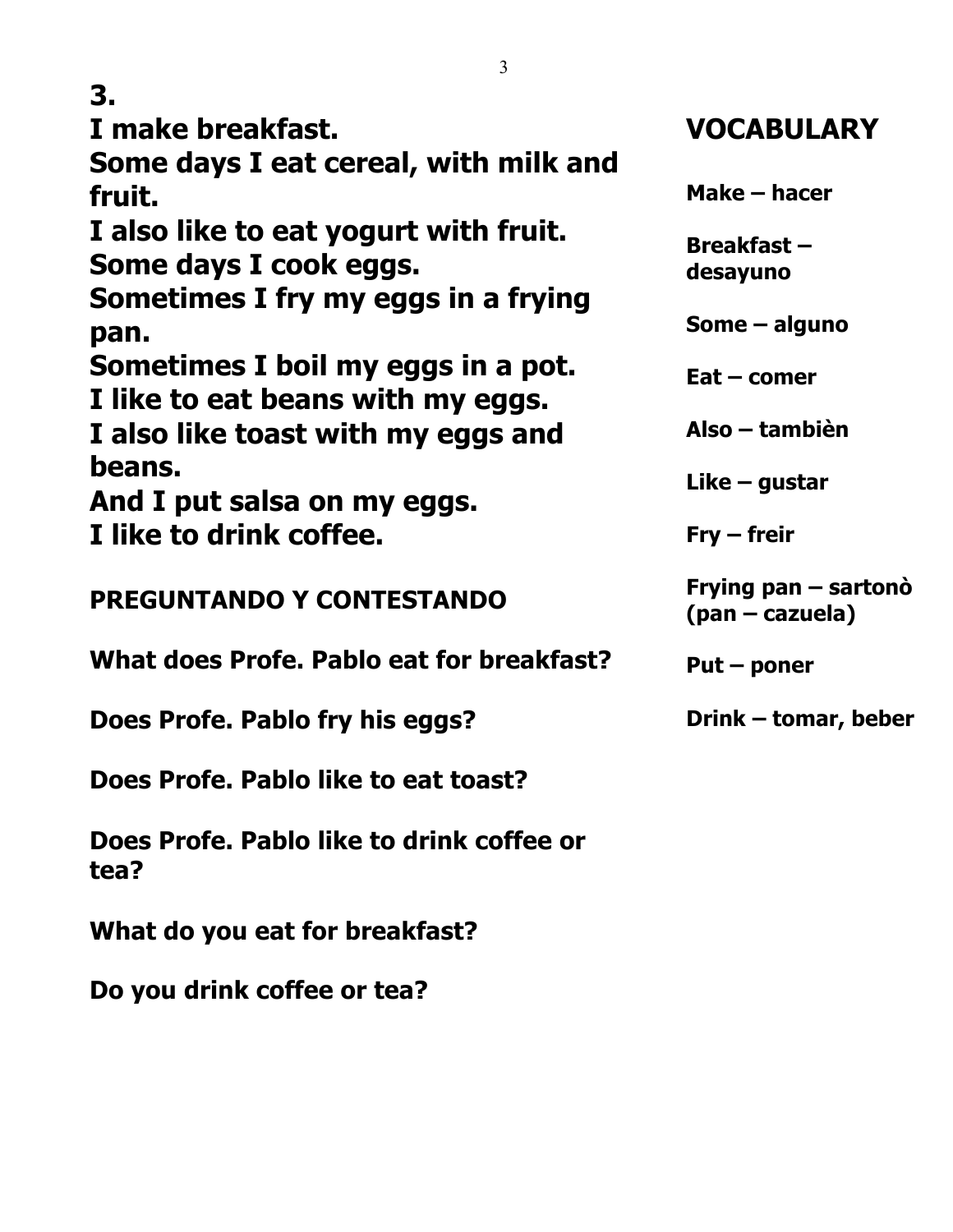| 4                                                      |                        |
|--------------------------------------------------------|------------------------|
| 4.                                                     |                        |
| <b>Shopping</b>                                        |                        |
| Today is Friday, and I need to go                      |                        |
| grocery shopping.                                      | <b>VOCABULARY</b>      |
| My refrigerator is almost empty.                       |                        |
| I need milk, eggs, bread, chicken,                     | Shopping $-$           |
| ketchup, mayonnaise, aand butter.                      | ir de compras          |
| I also need carrots, corn, onions,                     | $Need - necesitar$     |
| celery, potatoes and garlic to make a                  |                        |
| chicken soup.                                          | Almost - casi          |
| I make a list of things I need.                        | Empty – vacio          |
| I check to see if I have enough                        |                        |
| money.                                                 | Things $-$ cosas       |
| Then I get in my car.                                  | $Check - inspectionar$ |
|                                                        |                        |
| <b>PREGUNTANDO Y CONTESTANDO</b>                       | Get in $-$ subir       |
| What does Profe. Pablo need to buy?                    | Get out - ?            |
|                                                        |                        |
| Does profe. Pablo have enough money?                   |                        |
| Does Profe. Pablo walk or drive to the<br>supermarket? |                        |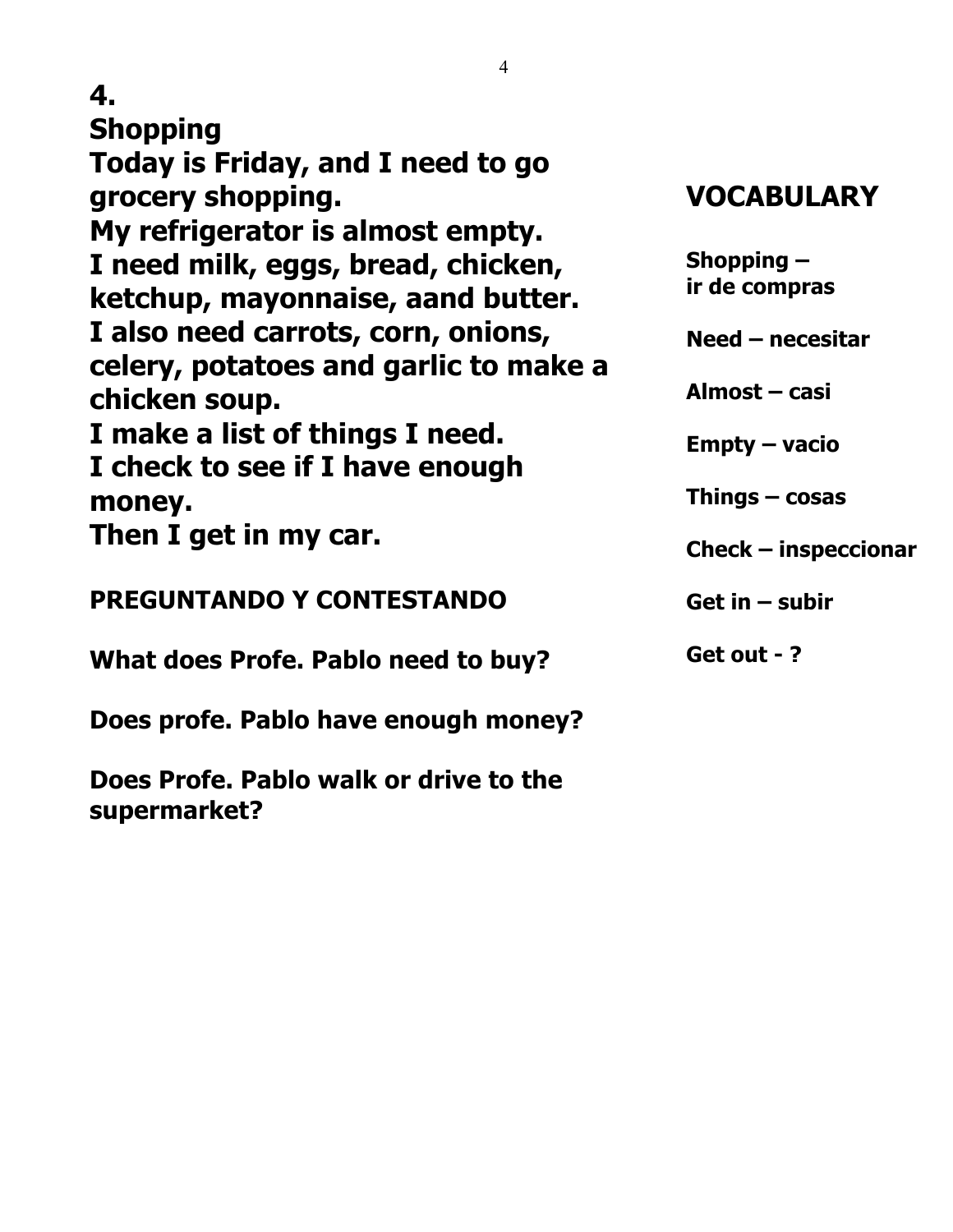I drive my car to the supermarket. I get out of my car, and lock it. I get a shopping cart and enter the supermarket, which is called -**Downtown Supermarket.** 

First I go to the dairy section to get milk, butter and eggs.

I am going to buy some cheese, too. Then I go to the meat department to get the chicken.

Then I go to the vegetable section to buy my vegetables.

Ketchup and mayonnaise are in the canned goods section.

# **VOCABULARY**

Drive – manejar

 $Lock - cerrar$ 

Downtown – el centro

Going to  $-$  voy a

**PREGUNTANDO – CONTESTANDO** 

Where does Profe. Pablo get milk, butter and cheese?

Where are ketchup and mayonnaise located?

What do you buy at the supermarket when you go shopping?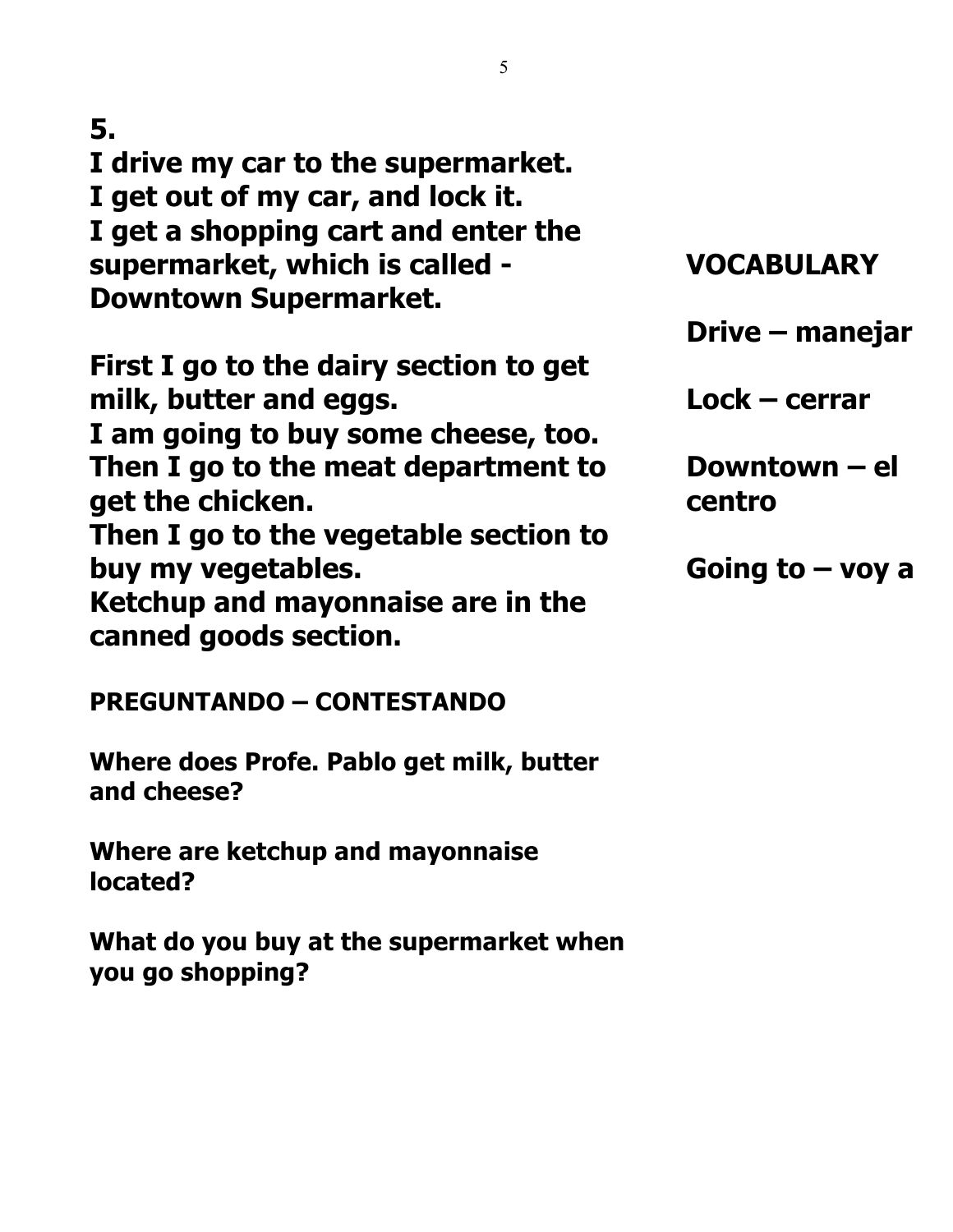I go to the cashier and wait in line. The line is not too long. The cashier is friendly. The total comes to \$22.75. I give the cashier \$25 and receive change of \$2.25.

Then I go to my car and I put the groceries in the trunk.

I get in my car and drive back to my house.

I get out of my car and I bring the groceries into my kitchen.

I put away my groceries. I put the canned goods in the pantry and the other groceries in the refrigerator.

#### **PREGUNTANDO Y CONTESTANDO**

1. How much do Profe. Pablo's groceries cost?

2. How much does Profe. Pablo give to the cashier?

3. How much does he receive in change?

4. Where does Profe. Pablo put the canned qoods?

5. Do you go shopping on Friday or **Saturday?** 

6. How much do you pay for groceries every week?

## **VOCABULARY**

Too – demaciado **Friendly - amable** Comes to - ser igual **Receive – recibir** Trunk – tronco **Bring – traer** Put away -guardar **Groceries - abarrotes**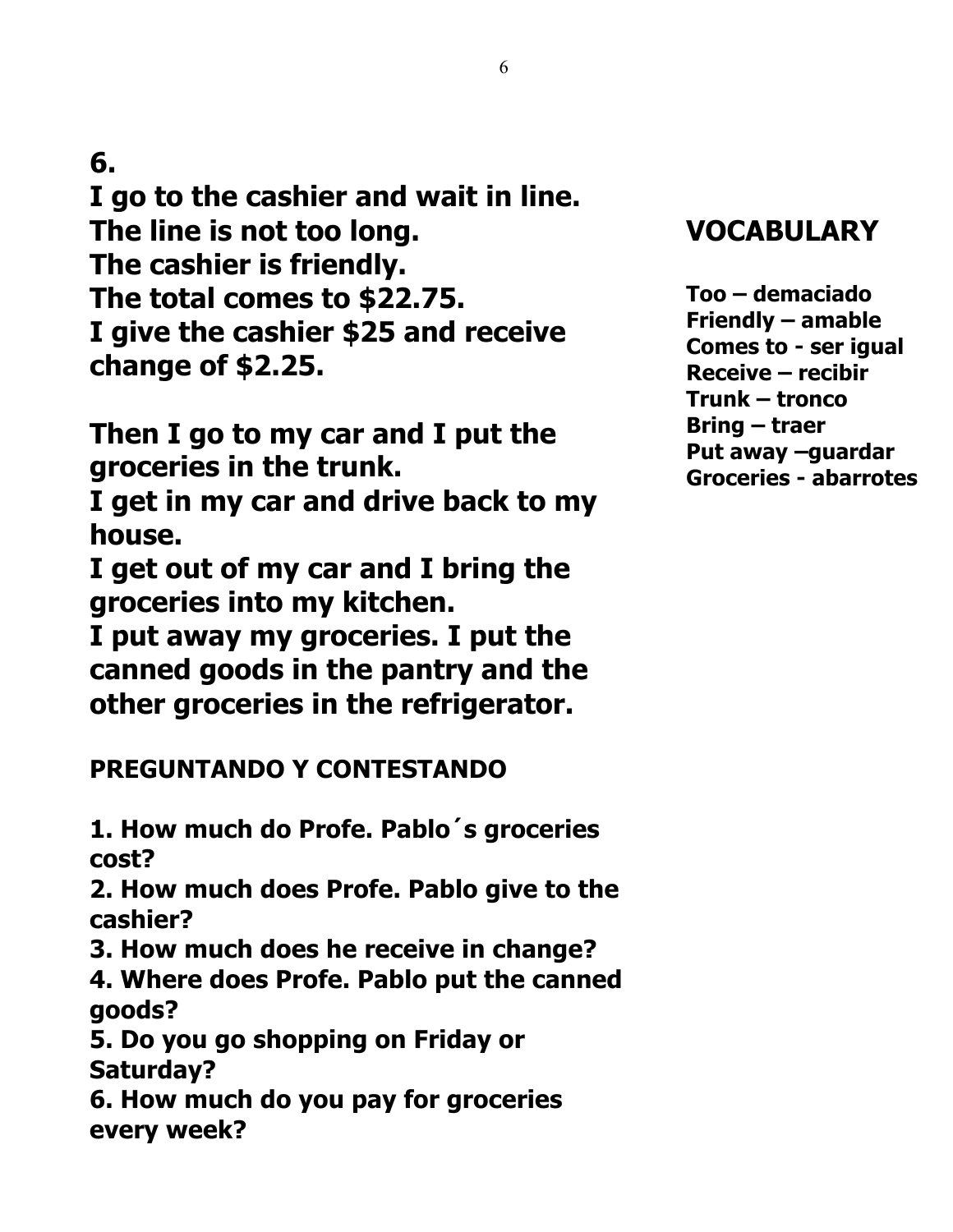**Then I take out a big pot and fill it with water. I put the pot on the stove and turn the stove on to high heat. After the water starts to boil, I take the chicken out of its bag. I put the chicken in the pot to boil. I add salt and pepper and also oregano and basil.**

**Then I cover the pot with a lid and I let the chicken boil for thirty minutes. I cut up one onion and one clove of garlic and put them into the pot. Then I cut up two potatoes and five carrots and put those into the pot. After another twenty minutes I cut up five pieces of celery and put them into the pot. Then I turn down the heat and let the chicken soup simmer for another thirty minutes or until the chicken is cooked well.**

**Preguntando y Contestando Do you know how to cook? What is your favorite meal? How do you cook your favorite meal? What do you do after you cook your meal and eat it? Who does the dishes in your house? Do you like chicken soup? What is your recipe for chicken soup?** 

#### **VOCABULARY**

**Pot – olla High – alto Heat – calor Take out – sacar Boil- hervir Add – añadir Cover – cubrir Lid – tapa Let – dejar, permitir Turn down – bajar Simmer- hervir bajo Until – hasta Well - bièn**

**Recipe - receta**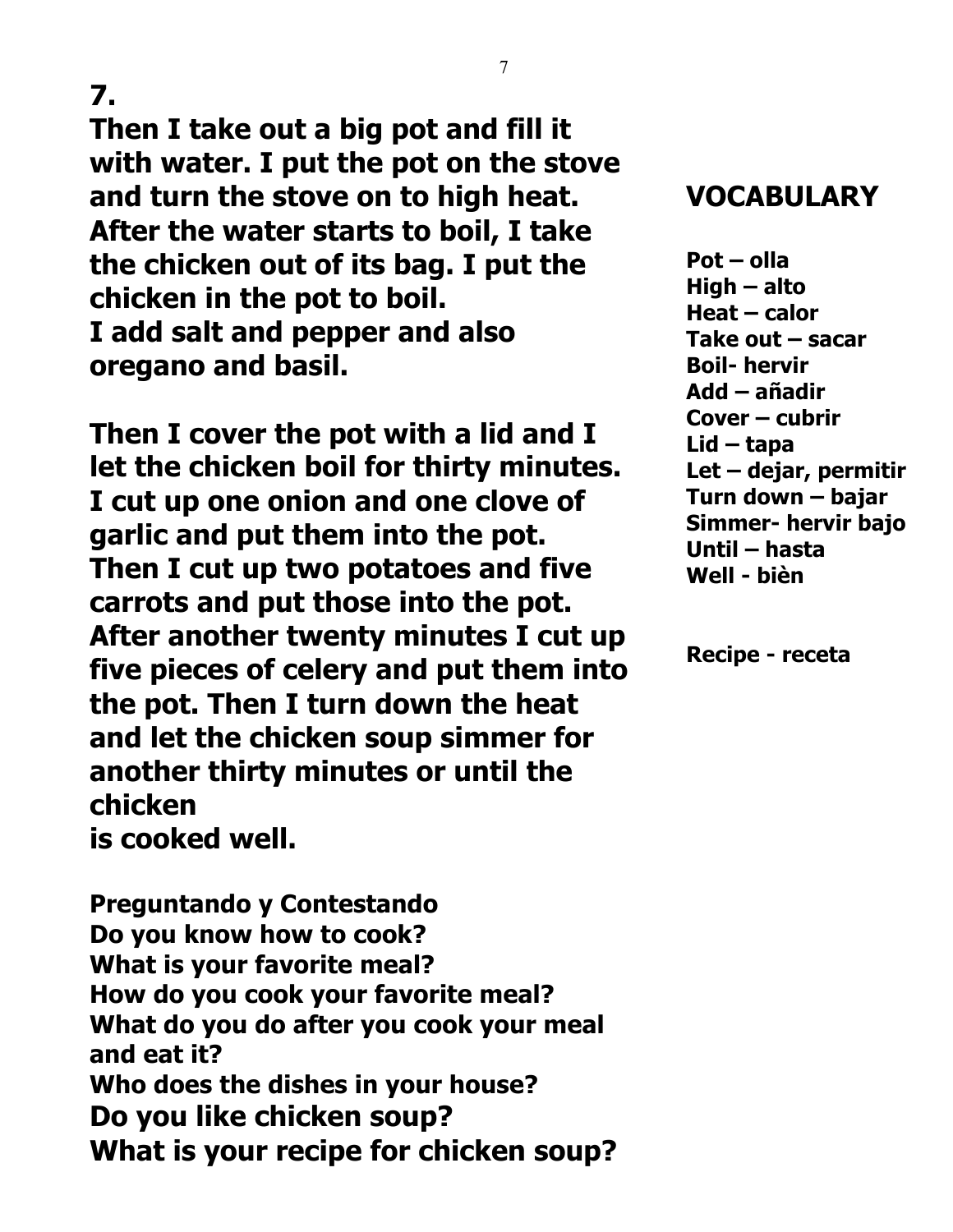**It's Saturday and I need to clean my apartment. What a mess!**

**OK, first I will do my laundry.**

**Then I will clean the stove and the refrigerator.**

**I have to scrub the stove.**

**Then I will vacuum my living room rug.**

**I also need to put all my things back where they belong, such as the books and newspapers.**

**And I need to empty all the trash into the bins outside, because the trash collector comes at 9 AM.**

**OK, I'm done … for now!**

**PREGUNTANDO – CONTESTANDO When does Profe. Pablo clean his apartment?**

**What does Profe. Pablo do first?**

**What time does the trash collector come to** 

**pick up the trash?**

**How do you clean your apartment or house?**

**Complete the following sentences-**

**\_\_\_\_\_\_\_ the laundry.**

**\_\_\_\_\_\_\_\_ the floor.**

**\_\_\_\_\_\_\_\_\_the rug.**

**VOCABULARY Mess – desordenado**

**Scrub – fregar**

**Belong – pertenecer**

**Such as – tal como**

**Trash – basura**

**Bins – arcones**

**I'm done – He terminado**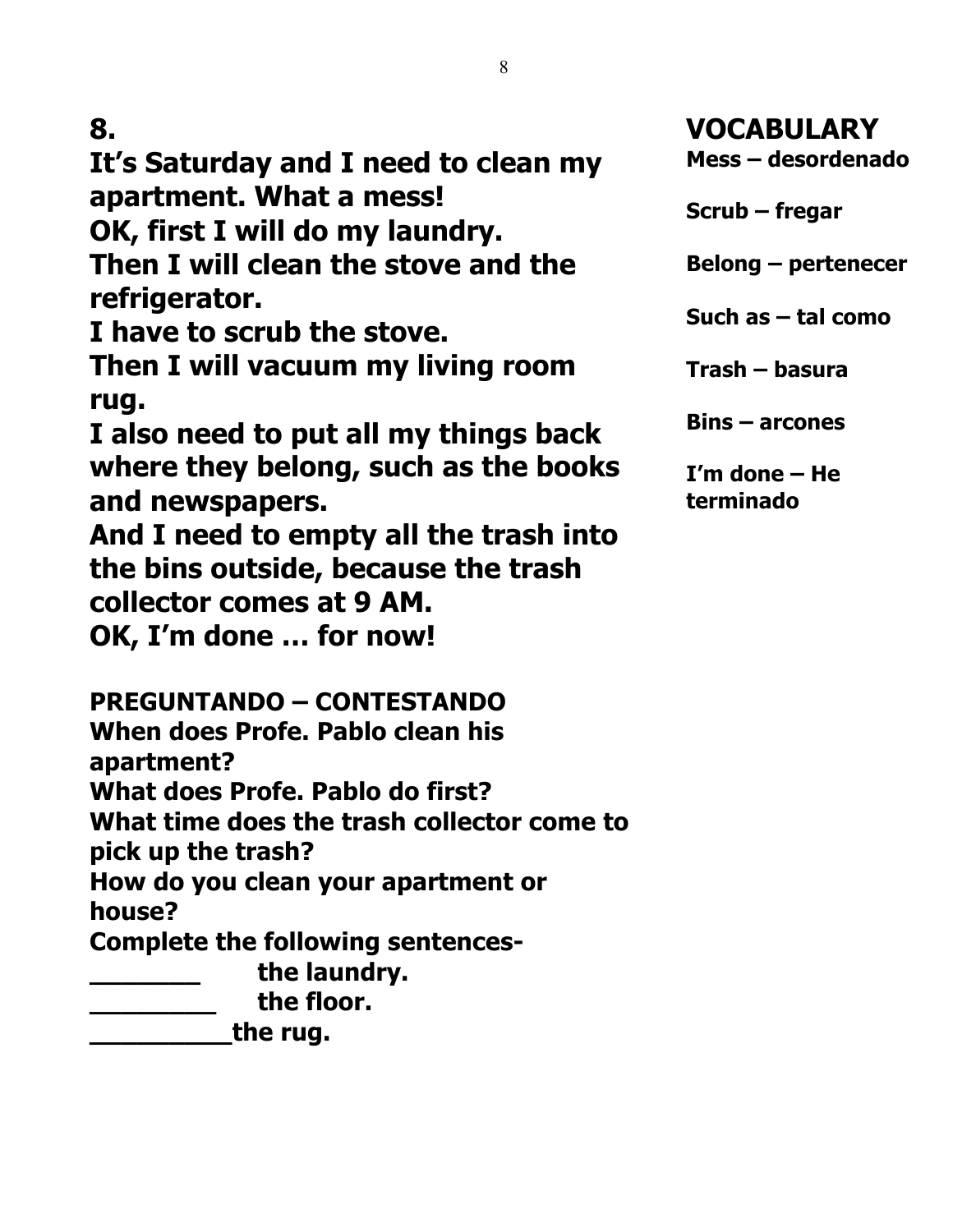**It's Sunday and I have to go out and look for a new apartment. My present apartment is too small. So, I look in the Sunday newspaper under "apartments, unfurnished." I do not want to pay more then \$1000 per month. Rent is too high!! After all, I also need to eat and put gas in my car!!**

**I think I will go to look at an apartment. The landlord is a man who owns several buildings. The contract says that I have to pay the first and last month's rent of \$875, and a deposit of \$500. The landlord will pay the electricity and the gas. OK, I'll take it. \$1800 bucks! Well, I can afford it right now.**

**Preguntando y Contestando**

**Why does Profe. Pablo need to find a new apartment? How much does Profe. Pablo want to pay for an apartment? How much is the rent for the new apartment? How much is the total, including the deposit? Does Profe. Pablo have to pay for the electricity and gas?**

#### **VOCABULARY**

**Have to – tener que Look for – buscar Unfurnished – sin muebles More than – màs què After all – despuès de todo Think – pensar Landlord – dueño Owns – poseer Several – varios Contract – contrato Pay – pagar Bucks – dolares Well – pues Afford – proveer Right now - ahorita**